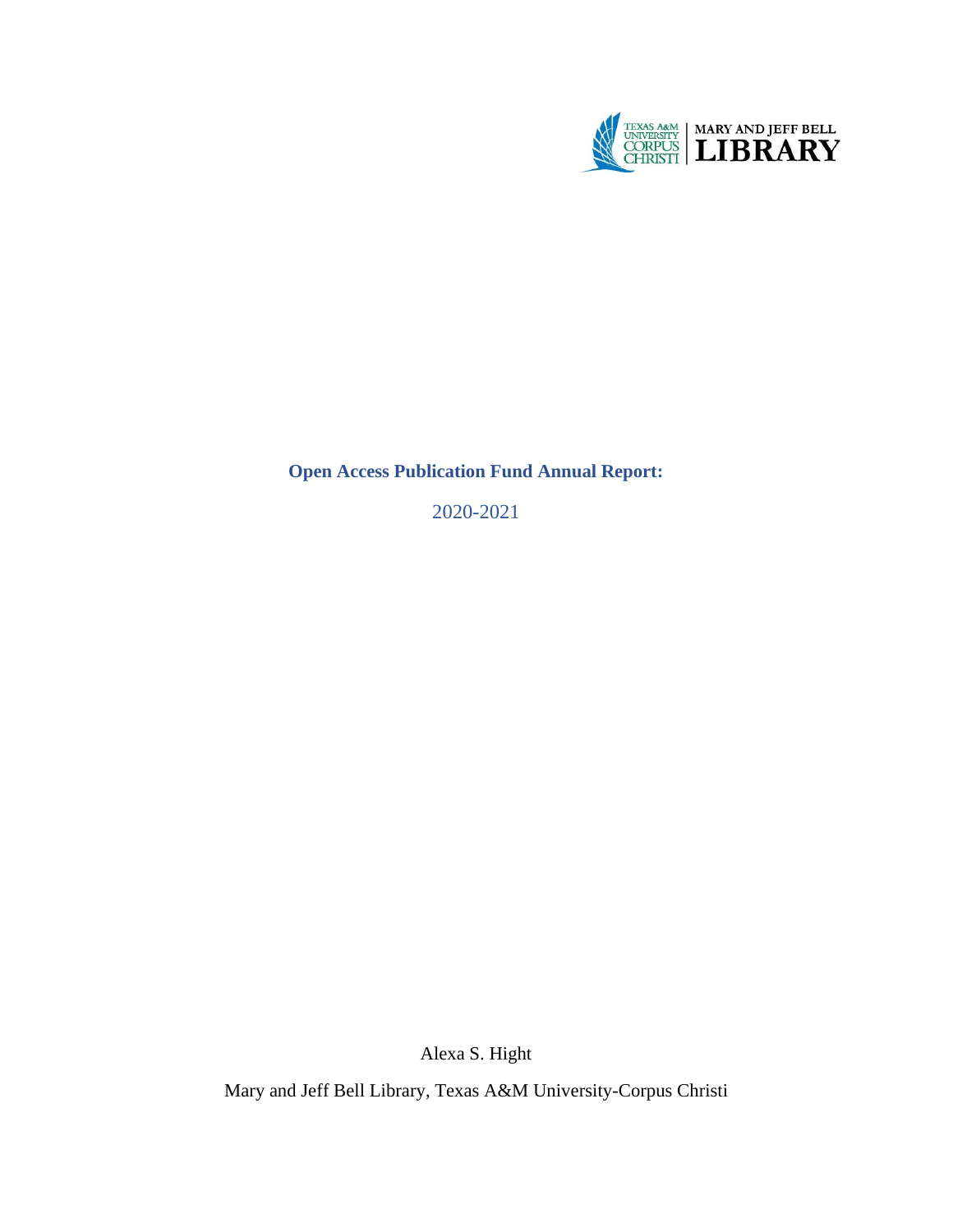### Executive Summary

The Open Access Publication Fund at Texas A&M University-Corpus Christi underwrites author publication charges for open access scholarly journal articles, book chapters, and monographs. The fund seeks to encourage greater participation in open access publishing so that Texas A&M University-Corpus Christi's research is free of subscription barriers and we support the adoption of open science practices that can help sustain Texas A&M University-Corpus Christi's status as an R2 Doctoral University. Numerous research studies show that OA publishing increases the visibility of publications, thereby increasing visibility, citations, and the use of faculty research all of which enhance the reputation of TAMU-CC and its faculty.

Major outcomes for 2020-2021:

- The Open Access Publication Fund distributed funds for 34 faculty, staff, and graduate students from 5 colleges/research organizations.
- The Open Access Publication Fund supported the publication fees for 16 articles for a total amount of funding distributed of \$30,000.

### What are the Goals of the Program?

The Open Access Publication Fund at Texas A&M University-Corpus Christi underwrites publication charges for scholarly journal articles, book chapters, and monographs published in open access publications.

The goals of the Open Access Publication Fund at TAMU-CC support and encourage:

- 1. Increase access to research and scholarship produced by researchers at Texas A&M University-Corpus Christi
- 2. Support and encourage innovative models of scholarly publishing that take advantage of digital and networking technologies
- 3. Help cover costs for TAMU-CC faculty and researchers publishing materials to Open Access venues

The Mary and Jeff Bell Library, the Division of Research and Innovation, and the Office of the Provost each committed \$10,000 at the beginning of the fiscal year, for a total of \$30,000 for the 2020-2021 year.

# How is the Program Managed?

# **Eligibility**

Any current member of the faculty or full-time research staff at Texas A&M University-Corpus Christi are eligible to apply to the Open Access Publication Fund. The Open Access Publication Funds apply to Open Access publication charges: fees for peer-reviewed articles and book chapters or scholarly monographs published in journals or monographs that provide free online access to all peer-reviewed articles they publish. Manuscripts published in journals or monographs with a hybrid open-access model or delayed open-access model are not eligible for support from the Open Access Publication Fund.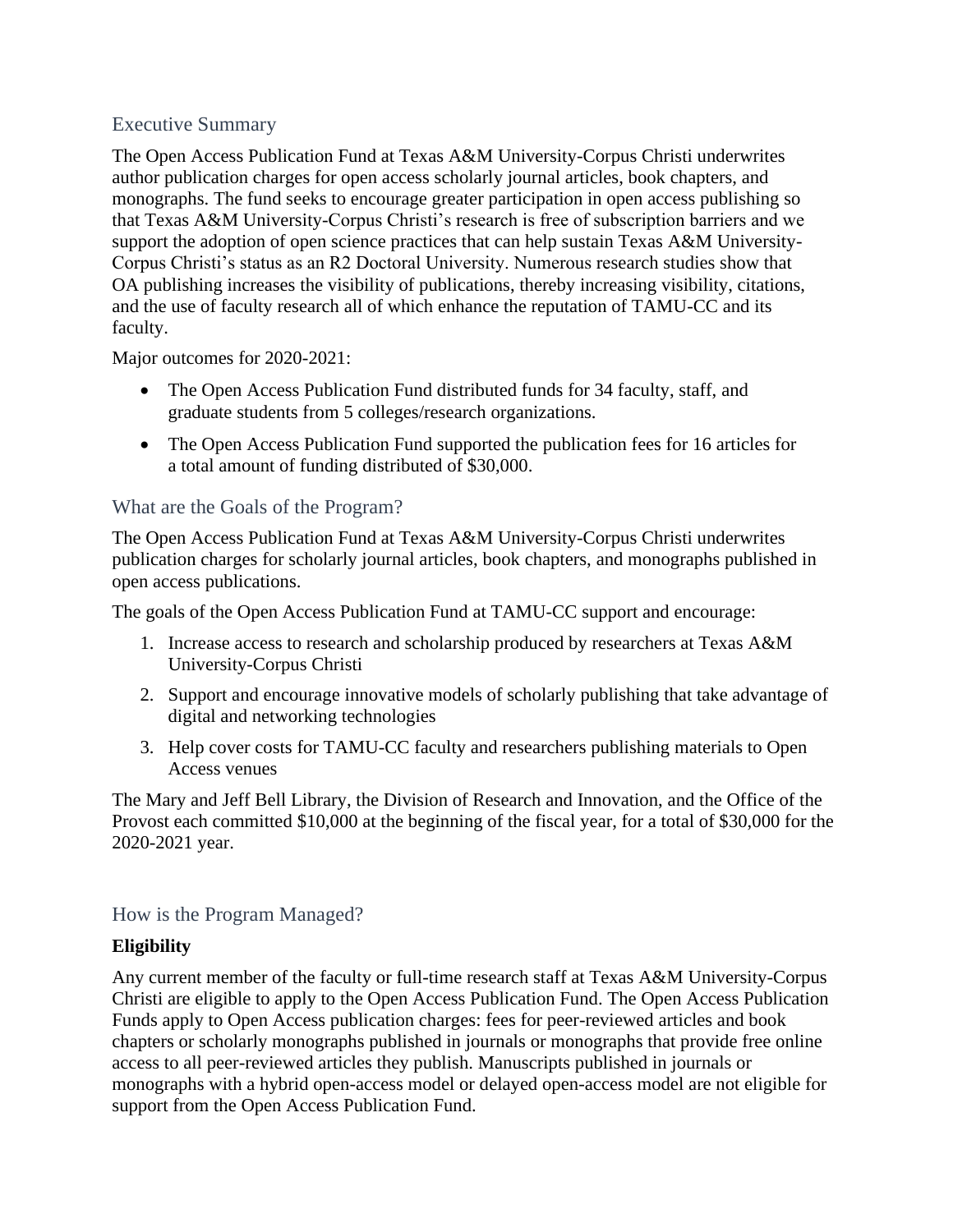### **Application review Process**

The Scholarly Communication program of the Mary and Jeff Bell Library administers the Open Access Publication Fund. The library has advertised the program through campus-wide emails, a website, and presentations to various groups around campus. The Open Access Publication Fund application review process is as follows:

- 1. The application and eligibility for funding can be found at [https://guides.library.tamucc.edu/OpenAccess/OAFund.](https://guides.library.tamucc.edu/OpenAccess/OAFund)
- 2. Publication OA and peer review status are verified using: Directory of Open Access Journals, Ulrich's Periodicals Directory, or Open Access Scholarly Publishers Association member list. Publication fees checked against fee schedule on publisher's website.
- 3. If eligibility criteria are met, the Scholarly Communication Librarian calculates individual author allocation based on total OA fee divided by number of eligible TAMU-CC authors on publication. Cumulative allocations to authors are tracked. Each author can request a maximum of \$3,000.00 per annum.
- 4. If the application is approved and ready for payment, an acceptance email is sent to applicant and TAMU-CC co-authors with directions for payment/reimbursement via Library Business Manager.
- 5. If the application is declined, an explanatory email is sent detailing reasons and, where necessary, pointers to relevant resources provided in support of successful future application. Most rejections are due to the applicant publishing in what is known as a hybrid journal, the Open Access Publication Fund does not support publishing in such journals. However, the library encourages the author(s) to submit a version of their manuscript to the [TAMU-CC Repository,](https://tamucc-ir.tdl.org/) using Green Open Access as an alternative option.
- 6. The article is archived in the faculty publications collection in TAMU-CC's institutional repository.

What are the Program Outcomes?

### **What was funded?**

The Open Access Publication Fund distributed funds to 33 faculty, staff, and graduate students in support of publication fees for 16 articles for a total amount of funding distributed of \$30,000 in the 2020-2021 academic year. Awards averaged \$1,750.50 per application with a range of \$449.56 to \$2,950. (The last award was in fact only \$237.13, although the author's invoice was \$900.00. If more funding had been available, the entire invoice of \$900 would have been covered.)

Open Access Publication Funds were distributed to faculty from 7 departments or organizations in different colleges/research organizations (Table 1).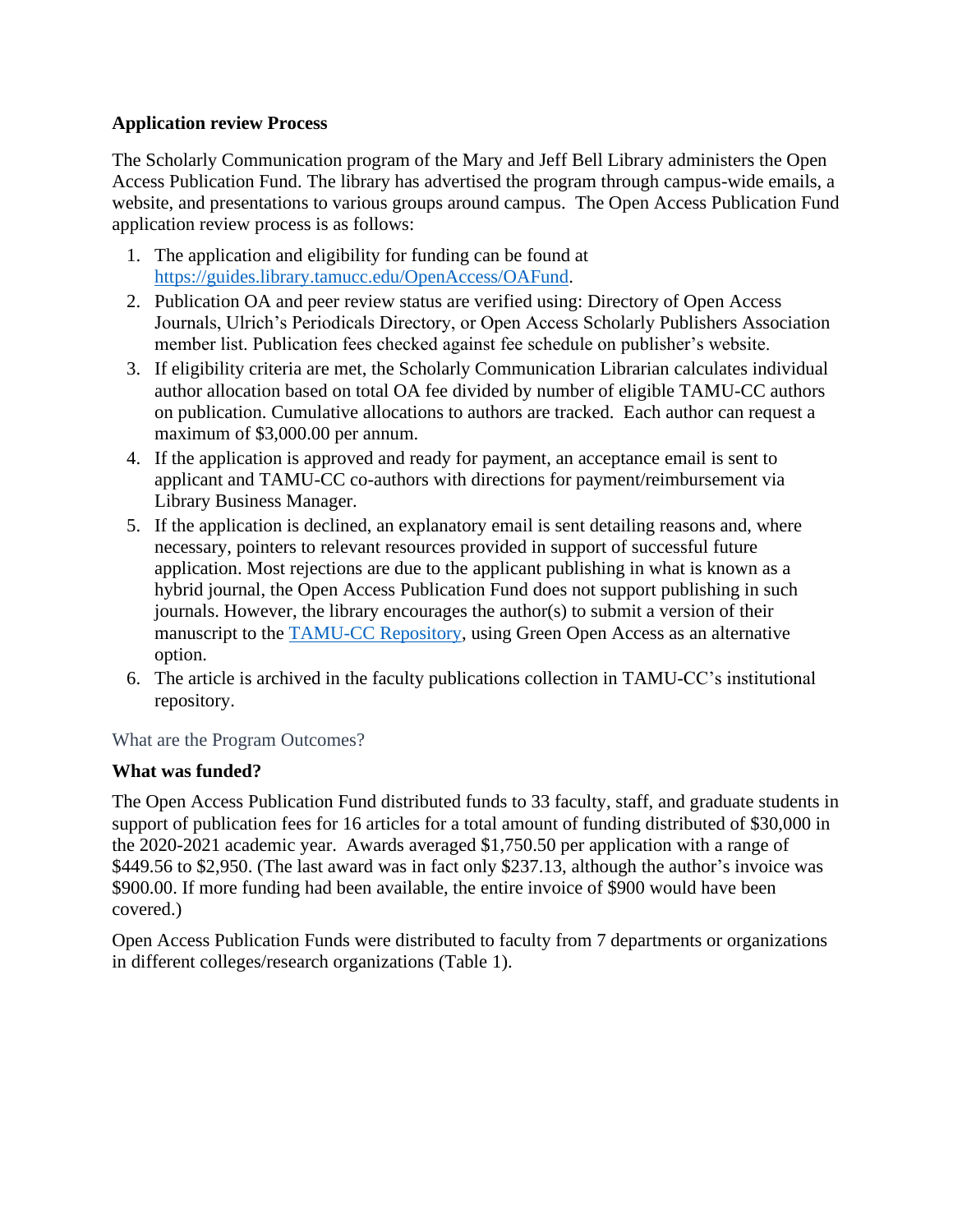Table 1. Number of authors funded by the Open Access Publication Fund by college and department, 2020-2021.

| College                          | Department                       | <b>Number of Awards</b> |
|----------------------------------|----------------------------------|-------------------------|
| <b>Business</b>                  | Decision Sciences &<br>Economics |                         |
| Education & Human<br>Development | Kinesiology                      |                         |
| Science & Engineering            | <b>Computing Sciences</b>        |                         |
| Science & Engineering            | Life Sciences                    |                         |
| Science & Engineering            | Physical $&$<br>Environmental    |                         |

| <b>Research Institute</b>                                 | Number of Awards |
|-----------------------------------------------------------|------------------|
| <b>Conrad Blucher Institute</b>                           |                  |
| Harte Research Institute<br>for Gulf of Mexico<br>Studies |                  |

### **Who was funded?**

Only one application was denied because they did not meet the fund's guidelines for eligibility. The declined application requested support to cover publication fees for an ineligible hybrid Open Access journal that also charges subscriptions in addition to single article OA publication fees. This fiscal year we continued to fully fund articles coauthored by researchers from multiple institutions if the lead or corresponding author was from TAMU-CC. We surmised that partial funding would create a negative connotation about open access publishing among TAMU-CC authors.

The fund became available for applications in mid-October 2020. The fund was fully exhausted by the end of July 2021. This was the second year of the Open Access Publication Fund. In its first year (2019-2020), the fund was initially provided with \$15,000 and was completely depleted by mid-February. An additional \$12,000 was committed, which was fully distributed before the end of March 2020. Although demand for open access funding was down in the 2020-2021 academic year – compared to the previous year – it is suspected that there is a correlation to the COVID-19 pandemic and a decrease in faculty conducting research and publishing their research compared to previous years. Although the fund was not depleted as quickly as it was in its first year, authors still utilized the entirety of the \$30,000; the final author was rewarded the remaining balance of the fund \$237.13, and the author had to cover the remaining \$662.87 of their \$900 invoice. If the fund were to be repeated in 2021-2022, it is recommended that funding start at the same level of \$30,000.